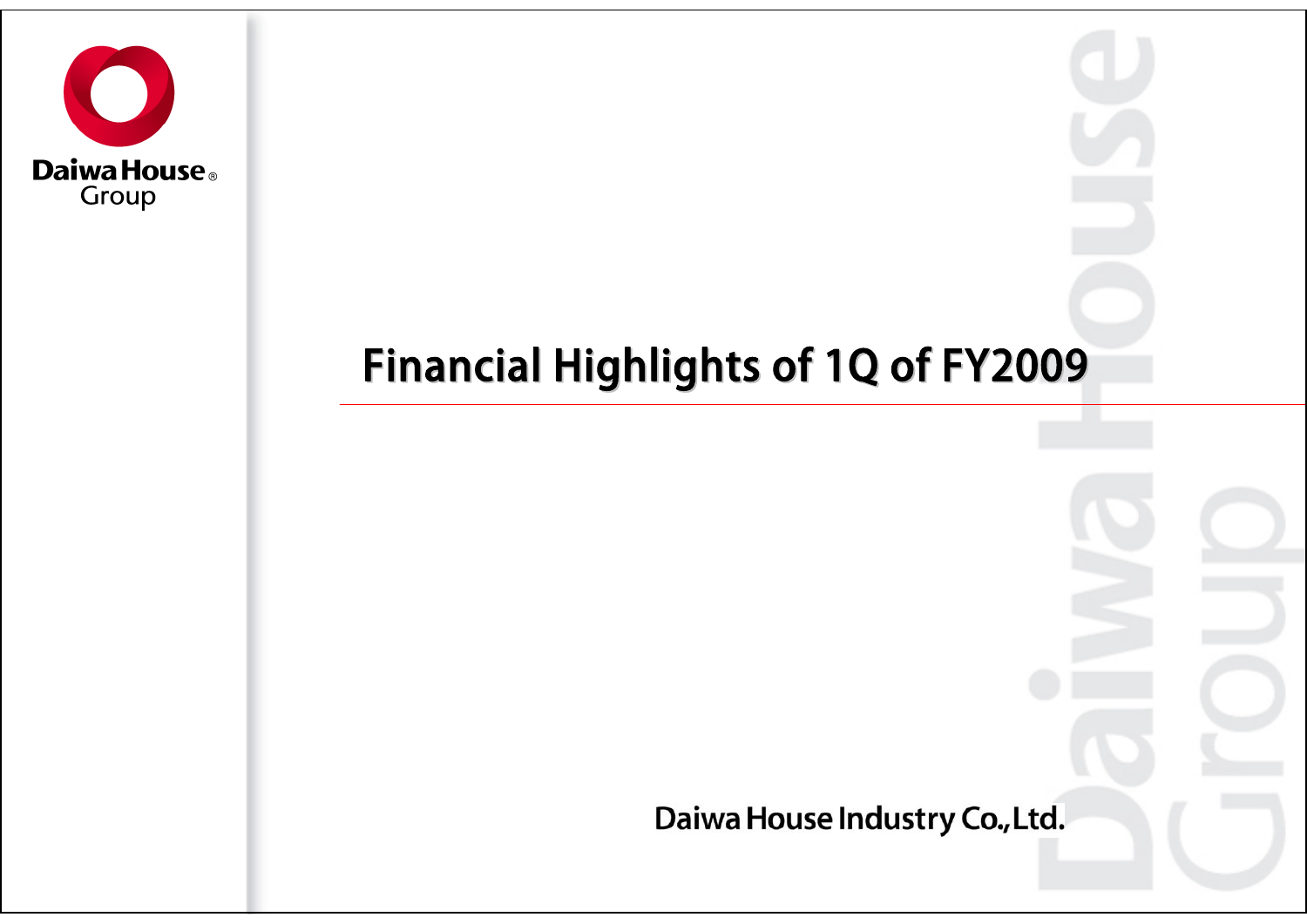#### **1. Summary of Accounts Settlement in 1Q of FY2009: Overview**

Sales, operating income, ordinary income, and net income all exceeded the previous year's level, on both a consolidated and non-consolidated basis, due to the application of the percentage-of-completion method.

|                                            |               |                     |            |                         |           | (¥ Billion) |  |
|--------------------------------------------|---------------|---------------------|------------|-------------------------|-----------|-------------|--|
|                                            |               | <b>Consolidated</b> |            | Non-consolidated        |           |             |  |
|                                            | 1Q/FY2008     | 1Q/FY2009           | <b>YOY</b> | 1Q/FY2008               | 1Q/FY2009 | <b>YOY</b>  |  |
| <b>Net sales</b>                           | 354.6         | 377.4               | 6.4%       | 231.5                   | 248.2     | 7.2%        |  |
| <b>Operating income</b>                    | 4.7           | 13.8                | 193.8%     | 2.5                     | 11.2      | 336.6%      |  |
| <b>Ordinary income</b>                     | 5.3           | 15.0                | 180.1%     | 6.7                     | 14.7      | 117.3%      |  |
| <b>Net income</b>                          | 2.2           | 8.0                 | 257.2%     | 4.9                     | 9.4       | 90.6%       |  |
| <b>Basic net income per share (in Yen)</b> | 3.90          | 13.92               | 257.3%     | 8.52                    | 16.24     | 90.6%       |  |
|                                            |               | <b>Consolidated</b> |            | <b>Non-consolidated</b> |           |             |  |
|                                            | <b>FY2008</b> | 1Q/FY2009           | <b>YOY</b> | <b>FY2008</b>           | 1Q/FY2009 | <b>YOY</b>  |  |
| <b>Total assets</b>                        | 1,810.5       | 1,812.2             | 0.1%       | 1,337.5                 | 1,337.8   | 0.0%        |  |
| <b>Net assets</b>                          | 607.4         | 609.2               | 0.3%       | 542.1                   | 542.9     | 0.1%        |  |
| Net assets per share (in Yen)              | 1,047.50      | 1,050.95            | 0.3%       | 936.15                  | 937.47    | 0.1%        |  |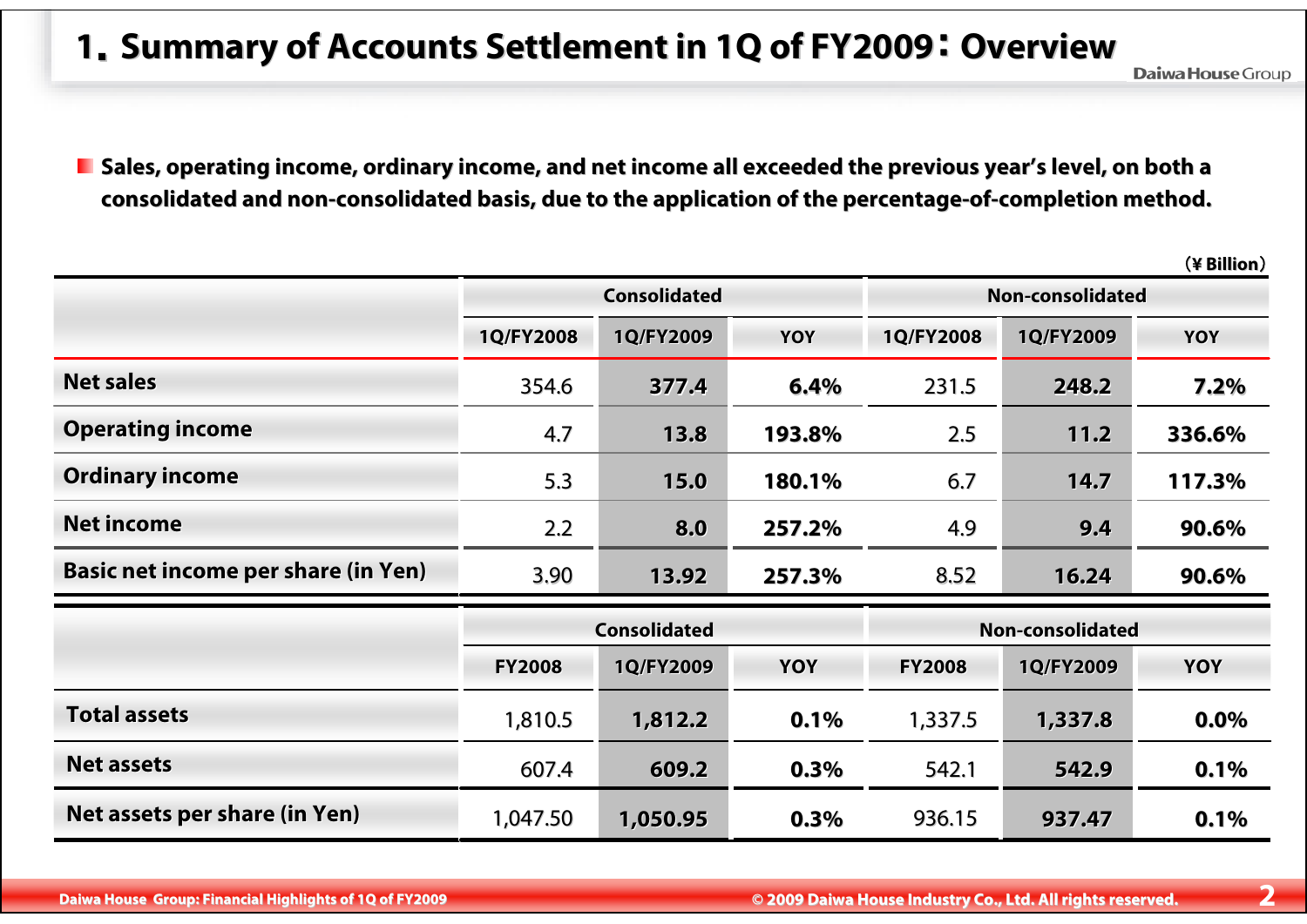|                                                 |                   | <b>Number of companies</b> |                          |                                                                                                                                                                                                                                                                                                                                                                                                                                                |
|-------------------------------------------------|-------------------|----------------------------|--------------------------|------------------------------------------------------------------------------------------------------------------------------------------------------------------------------------------------------------------------------------------------------------------------------------------------------------------------------------------------------------------------------------------------------------------------------------------------|
|                                                 | March 31,<br>2009 | <b>June 30,</b><br>2009    | <b>Changes</b>           | <b>Changes in Group Composition</b><br>during 1Q/FY2009                                                                                                                                                                                                                                                                                                                                                                                        |
| <b>Parent company</b><br>(Daiwa House Industry) | 1                 |                            |                          |                                                                                                                                                                                                                                                                                                                                                                                                                                                |
| <b>Consolidated companies</b>                   | 57                | 55                         | $-2$<br>$(-2$ companies) | No companies were newly included in the<br>scope of consolidation during the term under<br>review.<br>Shinmisato Development One, a special<br>П<br>purpose company, terminated business<br>operation and was removed from the scope of<br>consolidation.<br>$\blacksquare$ A signage company was removed from the<br>scope of consolidation following the<br>completion of the liquidation process.<br>(A Daiwa Rakuda Industry's subsidiary) |
| <b>Equity-method associates</b>                 | 13                | 13                         |                          |                                                                                                                                                                                                                                                                                                                                                                                                                                                |
| <b>Unconsolidated</b>                           | 1                 | $\mathbf{1}$               |                          |                                                                                                                                                                                                                                                                                                                                                                                                                                                |
| <b>Total</b>                                    | 72                | 70                         |                          |                                                                                                                                                                                                                                                                                                                                                                                                                                                |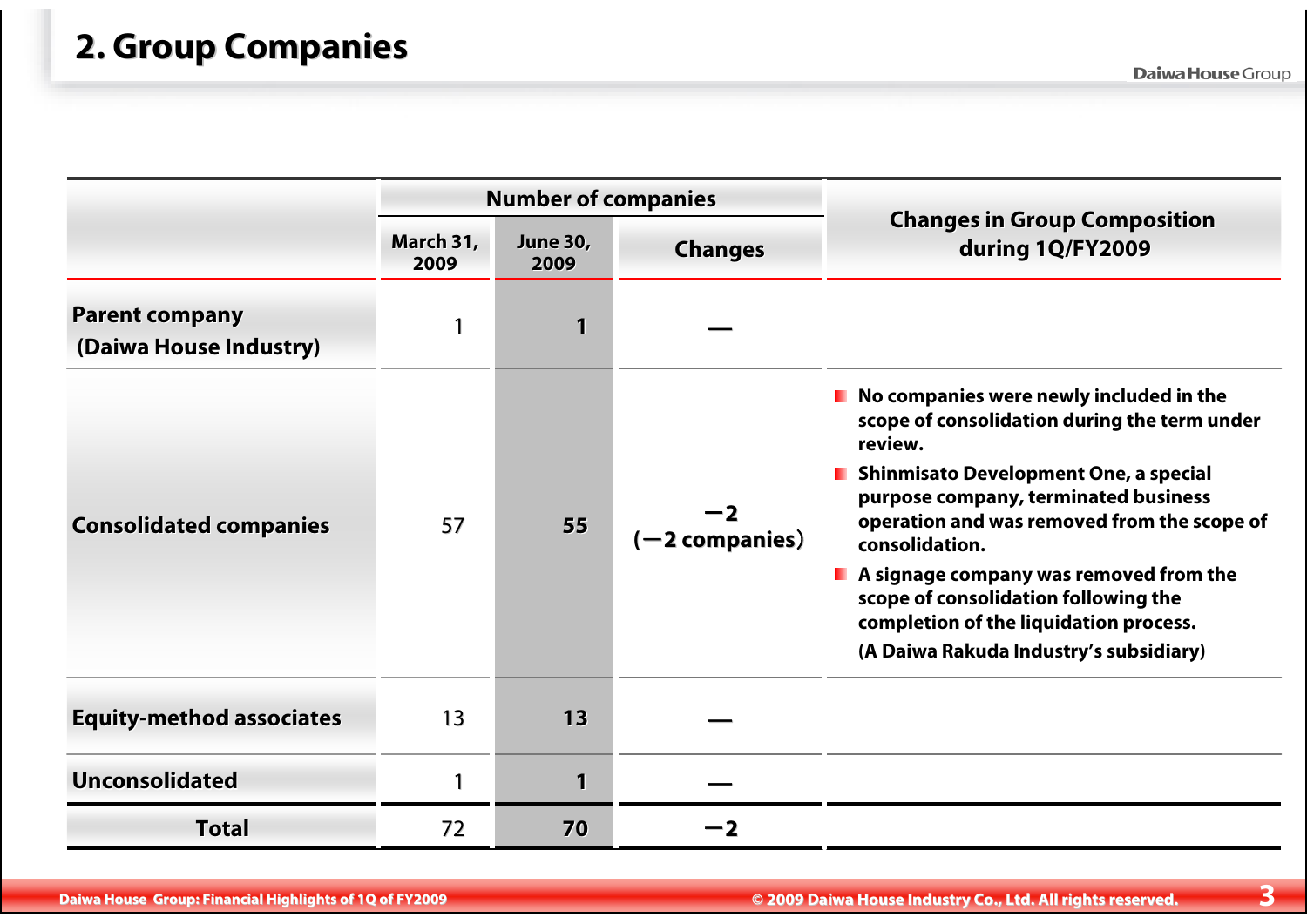#### **<sup>3</sup>**. **Summary of Profits & Losses Summary of Profits & Losses**

**Net sales increased as a result of the application of the percentage-of-completion method.** 

Income increased as a result of the application of the percentage-of-completion method as well as successful **comp cost-cutting measures. cutting measures.**

|                           |                |                              |                                                                          |               |       | (¥ Billion)                |                                           |                |                      |
|---------------------------|----------------|------------------------------|--------------------------------------------------------------------------|---------------|-------|----------------------------|-------------------------------------------|----------------|----------------------|
|                           | 1Q/FY2008      |                              | (Reference) Effect on<br>the percentage-of-completion method (1Q/FY2009) |               |       | 1Q/FY2009                  |                                           |                |                      |
|                           | <b>Results</b> | <b>Before</b><br>application | <b>Composition</b>                                                       | <b>Amount</b> |       | <b>Results Composition</b> |                                           |                |                      |
| <b>Net sales</b>          | 354.6          | 348.4                        | 100.0%                                                                   | 29.0          | 377.4 | 100.0%                     | Inventory lower cost                      |                |                      |
| Cost of sales             | 284.7          | 282.8                        | 81.2%                                                                    | 21.9          | 304.8 | 80.8%                      | methods:                                  |                | $-\frac{2}{1}$ .2 BN |
| Gross profit              | 69.9           | 65.5                         | 18.8%                                                                    | 7.1           | 72.6  | 19.2%                      |                                           |                |                      |
| SG&A expenses             | 65.2           | 58.8                         | 16.9%                                                                    |               | 58.8  | $15.6\%$                   | <b>SG&amp;A expenses</b>                  |                | (                    |
| <b>Operating</b>          | 4.7            | 6.7                          | 1.9%                                                                     | 7.1           | 13.8  | 3.7%                       |                                           | <b>1Q/FY08</b> | <b>1Q/FY09</b>       |
| income                    |                |                              |                                                                          |               |       |                            | <b>Employment costs</b>                   | 37.1           | 35.3                 |
| Non-operating<br>income   | 5.5            | 4.0                          | 1.2%                                                                     |               | 4.0   | 1.1%                       | (incl. welfare expense)                   |                |                      |
|                           |                |                              |                                                                          |               |       |                            | Advertising &<br>promotion expenses       | 7.7            | 5.4                  |
| Non-operating<br>expenses | 4.8            | 2.8                          | 0.8%                                                                     |               | 2.8   | 0.8%                       | Sales commission                          | 2.0            | 2.0                  |
| <b>Ordinary income</b>    | 5.3            | 7.9                          | 2.3%                                                                     | 7.1           | 15.0  | 4.0%                       | <b>Goodwill Amortization</b>              | 0.9            |                      |
| Extraordinary             | 0.5            | 0.2                          | 0.1%                                                                     |               | 0.2   | 0.1%                       | Others                                    | 17.3           | 15.9                 |
| income                    |                |                              |                                                                          |               |       |                            | <b>Total</b>                              | 65.2           | 58.8                 |
| Extraordinary<br>losses   | 0.8            | 0.4                          | 0.1%                                                                     |               | 0.4   | $0.1\%$                    |                                           |                |                      |
| Income before             | 4.9            | 7.7                          | 2.2%                                                                     | 7.1           | 14.8  | 3.9%                       | Write-down of marketable and              |                |                      |
| taxes                     |                |                              |                                                                          |               |       |                            | investment securities : $-\frac{2}{3}$ BN |                |                      |
| <b>Net income</b>         | 2.2            |                              |                                                                          |               | 8.0   | 2.1%                       |                                           |                |                      |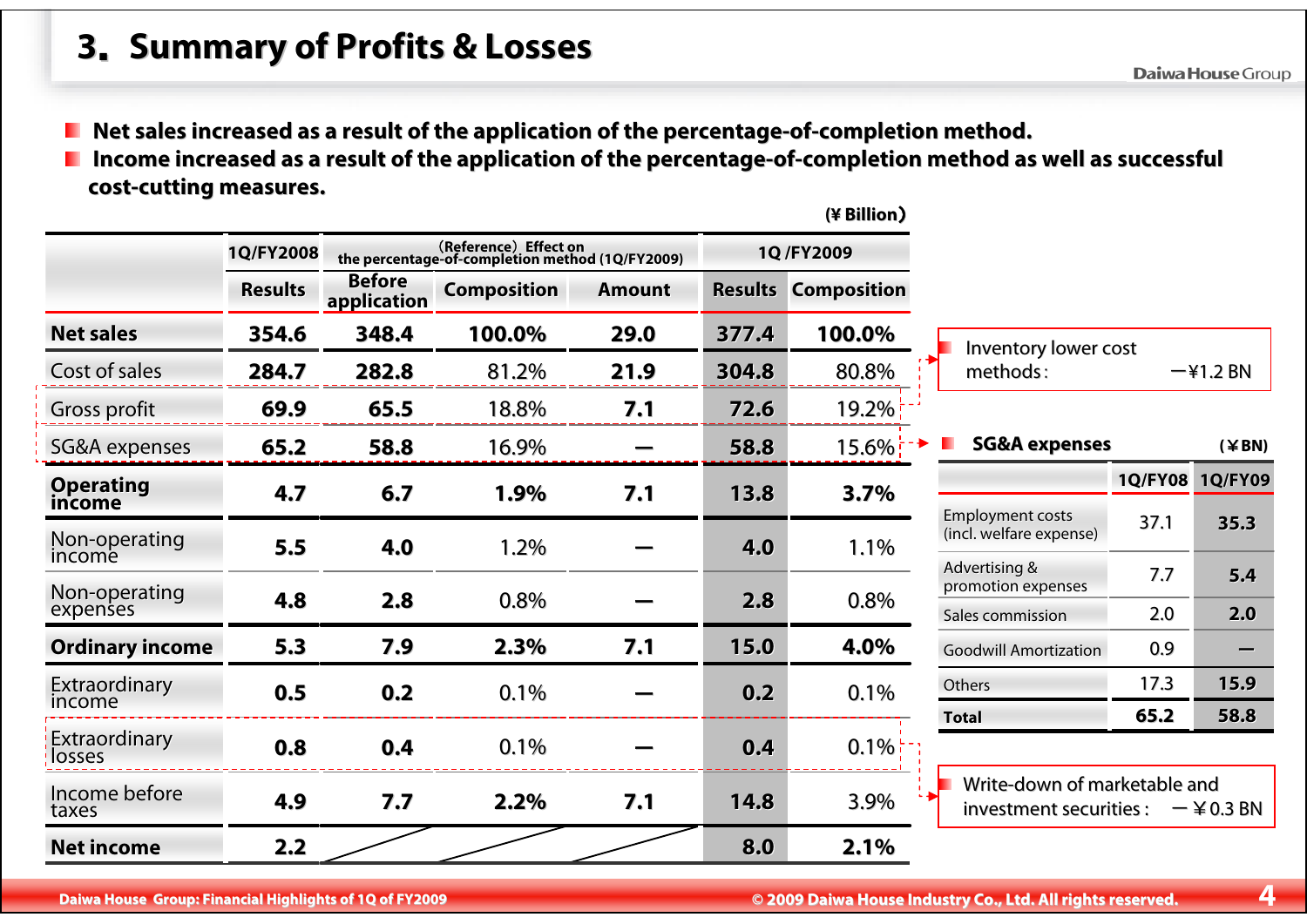#### **<sup>4</sup>**.**Segment Information Segment Information**

- Sales and income of the Residential Business posted year-on-year growth accompanying the application of the **percentage percentage-of-completion method. completion method.**
- The Commercial Construction Business also posted year-on-year growth in sales and operating income<br>without the application of the percentage-of-completion method.
- The Resort Hotels and Sports Life Business and the Home Center Business reported declines in sales, but the Re<br>Resort Hotels and Sports Life Business reduced operating losses, and Home Center Business increased **operating income. operating income.**
- $\blacksquare$  Other Businesses posted a decline in sales, and increased operating losses, due mainly to a rise in the operational costs of the environment and energy business.

|              |                                                                                                 |                | <u>(¥ Billion)</u>                                                    |               |                |                  |
|--------------|-------------------------------------------------------------------------------------------------|----------------|-----------------------------------------------------------------------|---------------|----------------|------------------|
|              |                                                                                                 | 1Q/FY2008      | (Reference) Effect on percentage-of-<br>completion method (1Q/FY2009) |               |                | 1Q/FY2009        |
|              |                                                                                                 | <b>Results</b> | <b>Before application</b>                                             | <b>Amount</b> | <b>Results</b> | <b>YOY</b> ratio |
|              | <b>Residential</b>                                                                              | 205.2          | 196.1                                                                 | 19.6          | 215.8          | 5.2%             |
| <b>Sales</b> | <b>Commercial Construction</b>                                                                  | 104.7          | 108.6                                                                 | 9.3           | 118.0          | 12.7%            |
|              | <b>Resort Hotels and Sports Life</b>                                                            | 14.7           | 13.2                                                                  |               | 13.2           | $-10.2%$         |
|              | <b>Home Center</b>                                                                              | 17.2           | 16.1                                                                  |               | 16.1           | $-6.3%$          |
|              | <b>Other Businesses</b>                                                                         | 33.0           | 29.9                                                                  |               | 29.9           | $-9.4%$          |
|              | (Elimination/Corporate)                                                                         | (20.4)         | (15.8)                                                                |               | (15.8)         |                  |
|              | <b>Total</b>                                                                                    | 354.6          | 348.4                                                                 | 29.0          | 377.4          | 6.4%             |
| $\circ$      | <b>Residential</b>                                                                              | 3.0            | 1.1                                                                   | 4.9           | 6.1            | 102.3%           |
|              | <b>Commercial Construction</b>                                                                  | 8.5            | 11.1                                                                  | 2.1           | 13.2           | 54.9%            |
| peratil      | <b>Resort Hotels and Sports Life</b>                                                            | $-1.0$         | $-0.7$                                                                |               | $-0.7$         |                  |
| تق           | <b>Home Center</b>                                                                              | 0.4            | 0.7                                                                   |               | 0.7            | 79.1%            |
| 3            | <b>Other Businesses</b>                                                                         | $-0.0$         | $-0.6$                                                                |               | $-0.6$         |                  |
|              | (Elimination/Corporate)                                                                         | (6.1)          | (4.9)                                                                 |               | (4.9)          |                  |
| me           | <b>Total</b><br>Salacand Operating income by segment are shown prior to consolidate adjustments | 4.7            | 6,7                                                                   | 7.1           | 13.8           | 193.8%           |

※Sales and Operating income by segment are shown prior to consoli gment are shown prior to consolidate adjustments. date adjustments.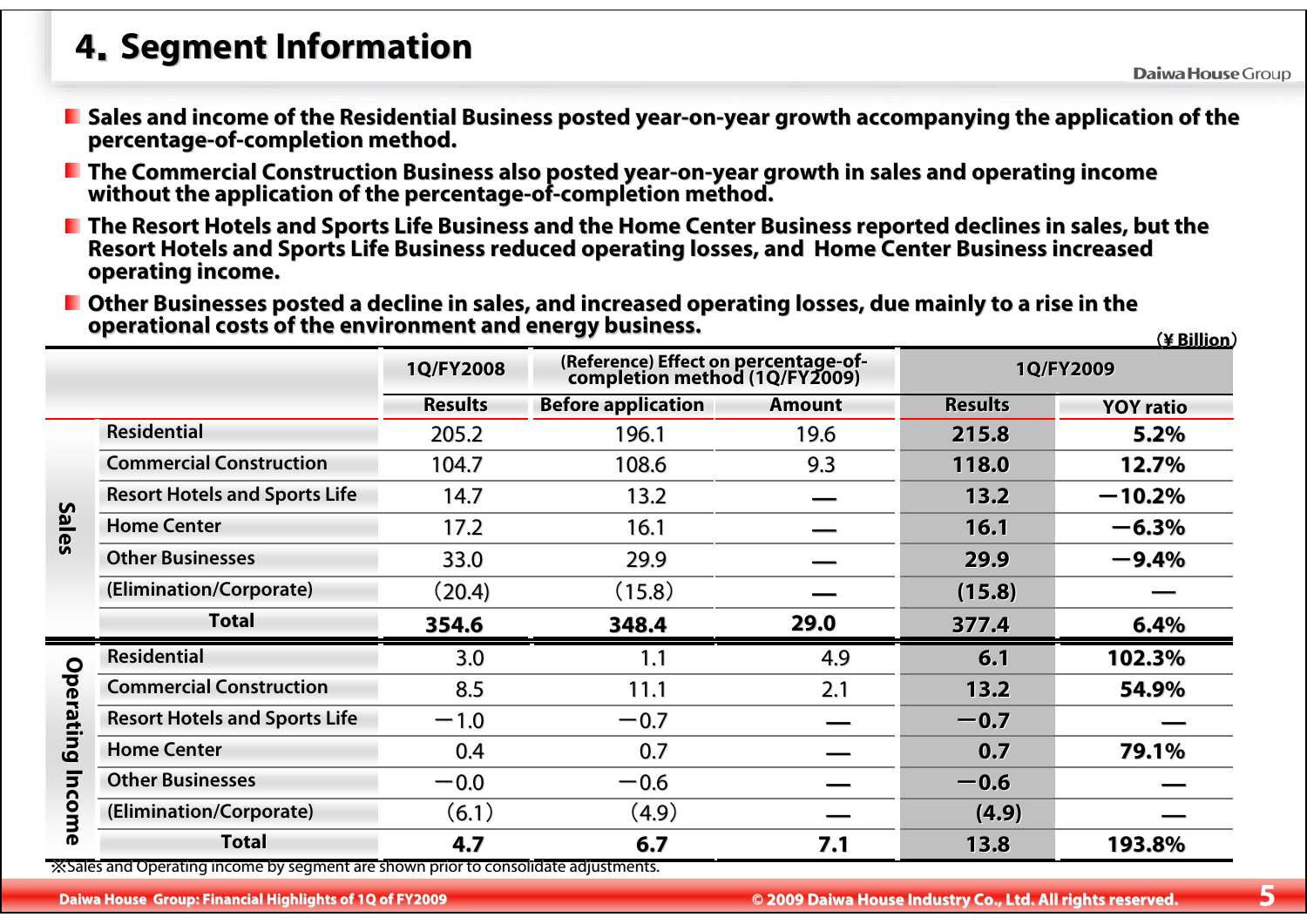# **5**.**Consolidated Balance Sheets Consolidated Balance Sheets** ①**Assets**

- **Decline in value of land for sale. Decline in value of land for sale.**
- Decline in costs on uncompleted construction contracts accompanying the application of the percentage-of**completion method. completion method.**
- **Increase in property, plant and equipment due to the acquisition Increase in property, plant and equipment due to the acquisitionof land and buildings. of land and buildings.**

|                          |                       |               |                | (¥ Billion) | <b>I</b> Inventories                                  |       |                             | (              |
|--------------------------|-----------------------|---------------|----------------|-------------|-------------------------------------------------------|-------|-----------------------------|----------------|
|                          | <b>March 31, 2009</b> | June 30, 2009 | <b>Changes</b> | Percentage  |                                                       |       | Mar. 31, 2009 June 30, 2009 | <b>Changes</b> |
|                          |                       |               |                | changes     | <b>Costs on uncompleted</b><br>construction contracts | 57.4  | 36.3                        | $-21.1$        |
| <b>Current assets</b>    | 661.1                 | 629.2         | $-31.8$        | $-4.8%$     | <b>Land for sale</b>                                  | 237.6 | 223.8                       | $-13.7$        |
|                          |                       |               |                |             | for houses                                            | 100.4 | 94.2                        | $-6.1$         |
|                          |                       |               |                |             | for condominiums                                      | 96.3  | 88.5                        | $-7.8$         |
| <b>Noncurrent assets</b> | 1,149.3               | 1,182.9       | 33.6           | 2.9%        | <b>Buildings for sale</b>                             | 76.5  | 70.4                        | $-6.0$         |
|                          |                       |               |                |             | for houses                                            | 15.0  | 13.9                        | $-1.0$         |
| Property, plant and      |                       |               |                |             | for condominiums                                      | 57.0  | 53.7                        | $-3.2$         |
| equipment                | 728.9                 | 752.1         | 23.1           | 3.2%        | <b>Others</b>                                         | 24.8  | 23.2                        | $-1.5$         |
|                          |                       |               |                |             | <b>Total</b>                                          | 396.4 | 353.9                       | $-42.4$        |
| Intangible assets        | 13.1                  | 12.8          | $-0.3$         | $-2.3%$     | <b>Property, plant and equipment</b>                  |       |                             | $(*BN)$        |
|                          |                       |               |                |             |                                                       |       | Mar. 31, 2009 June 30, 2009 | <b>Changes</b> |
| Investments and          | 407.2                 | 417.9         | 10.7           | 2.6%        | <b>Buildings &amp; structures</b>                     | 315.6 | 329.3                       | 13.6           |
| other assets             |                       |               |                |             | Land                                                  | 356.0 | 362.7                       | 6.7            |
|                          |                       |               |                |             | Other                                                 | 57.2  | 60.0                        | 2.7            |
| <b>Total assets</b>      | 1,810.5               | 1,812.2       | 1.7            | 0.1%        | <b>Total</b>                                          | 728.9 | 752.1                       | 23.1           |
|                          |                       |               |                |             |                                                       |       |                             |                |

**Daiwa House Group**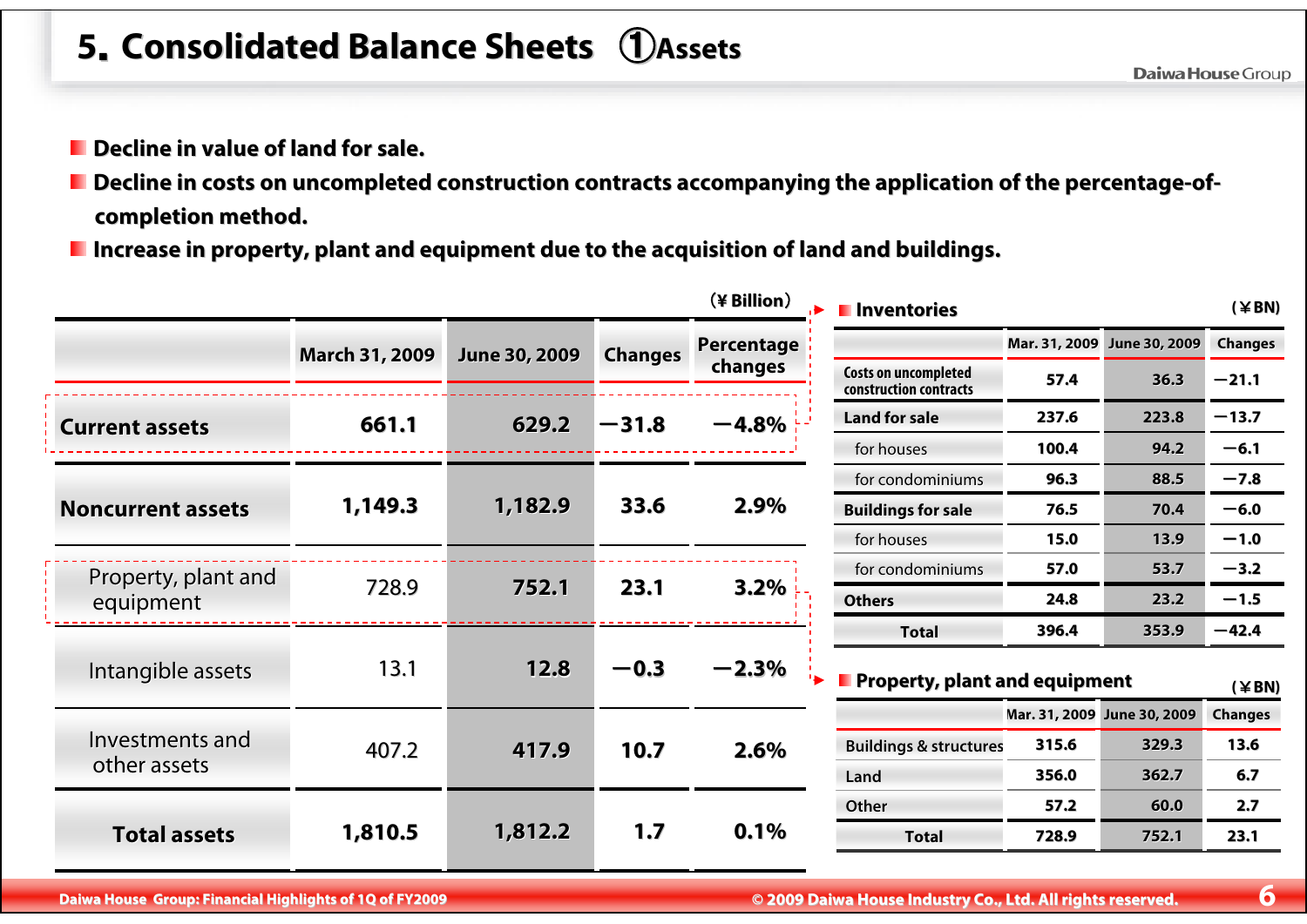## **5**.**Consolidated Balance Sheets Consolidated Balance Sheets** ②**Liabilities & Net Assets Liabilities & Net Assets**

**Due to an issuance of commercial paper, the D/E ratio became to 0.67, and the net D/E ratio to 0.49. The equity ratio\* improved by 0.1 percentage point year-on-year, to 33.6%.** 

|                                            | Mar. 31, 2009 | June 30, 2009 | <b>Changes</b> | Percentage<br>Changes |  |
|--------------------------------------------|---------------|---------------|----------------|-----------------------|--|
| <b>Liabilities</b>                         | 1,203.1       | 1,202.9       | $-0.1$         | $-0.0\%$              |  |
| <b>Current liabilities</b>                 | 372.6         | 377.4         | 4.8            | 1.3%                  |  |
| <b>Noncurrent liabilities</b>              | 830.5         | 825.5         | $-4.9$         | $-0.6%$               |  |
| <b>Net assets</b>                          | 607.4         | 609.2         | 1.8            | 0.3%                  |  |
| Shareholders' equity                       | 687.6         | 681.6         | $-5.9$         | $-0.9\%$              |  |
| Valuation and<br>translation adjustments   | -80.9         | $-73.0$       | 7.9            |                       |  |
| <b>Minority interests</b>                  | 0.7           | 0.6           | $-0.1$         | $-13.9\%$             |  |
| <b>Total liabilities and net</b><br>assets | 1,810.5       | 1,812.2       | 1,7            | 0.1%                  |  |

#### (**¥ Billion**)

| <b>Interest-bearing liabilities</b>              | (¥ BN)           |                         |                |
|--------------------------------------------------|------------------|-------------------------|----------------|
|                                                  | Mar. 31,<br>2009 | <b>June 30,</b><br>2009 | <b>Changes</b> |
| Short-term loans<br>payable                      | 16.4             | 19.9                    | 3.5            |
| Current portion of<br>long-term loans<br>payable | 5.6              | 5.8                     | 0.2            |
| Commercial papers<br>(within one year)           |                  | 59.0                    | 59.0           |
| Lease obligations<br>(current)                   | 0.4              | 0.5                     | 0.1            |
| Long-term loans<br>payable                       | 319.9            | 320.3                   | 0.3            |
| Long-term lease<br>obligation<br>(noncurrent)    | 2.1              | 2.4                     | 0.3            |
| <b>Total</b>                                     | 344.5            | 408.1                   | 63.6           |
| D/E ratio                                        | 0.57             | 0.67                    | 0.10pt         |
| <b>Net D/E ratio</b>                             | 0.39             | 0.49                    | 0.10pt         |

**\*Equity ratio=(Net Assets – Minority Interests)/Total Assets x 100**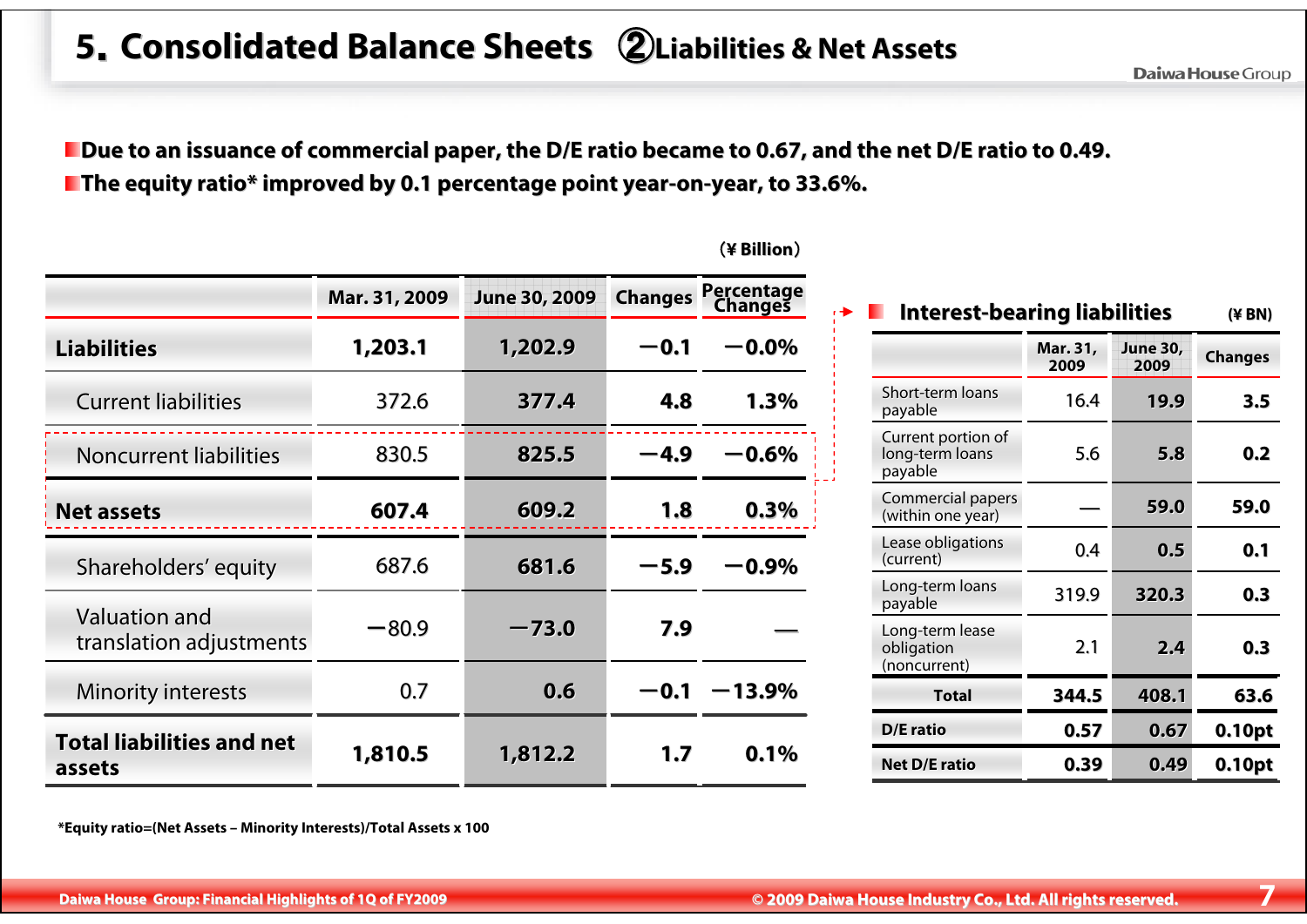## **6. Non-Consolidated Results ①Orders received**

Daiwa House Group

|                                             |                                         |              |                |              |                |                | (¥ Billion)  |  |
|---------------------------------------------|-----------------------------------------|--------------|----------------|--------------|----------------|----------------|--------------|--|
|                                             |                                         |              | 1Q/FY2008      |              | 1Q/FY 2009     | <b>YOY</b>     |              |  |
|                                             |                                         | <b>Units</b> | <b>Amounts</b> | <b>Units</b> | <b>Amounts</b> | <b>Amounts</b> | <b>Ratio</b> |  |
|                                             | Single-family<br>houses,<br>contracting | 2,279        | 66.5           | 2,220        | 61.7           | $-4.7$         | $-7.2%$      |  |
| <b>Housing</b>                              | Subdivisions                            | 405          | 9.6            | 320          | 8.0            | $-1,6$         | $-17.2%$     |  |
|                                             | Land for<br>Sub-divisions               |              | 15.7           |              | 12.1           | $-3.6$         | $-23.0%$     |  |
|                                             | Sub-total                               | 2,684        | 92.0           | 2,540        | 81.9           | $-10.0$        | $-11.0%$     |  |
| <b>Home Renovations</b>                     |                                         |              | 6.7            |              | 8.4            | 1.6            | 24.0%        |  |
| <b>Rental houses</b>                        |                                         | 6,926        | 69.6           | 6,731        | 64.0           | $-5.6$         | $-8.1%$      |  |
| <b>Condominiums</b>                         |                                         | 721          | 22.5           | 732          | 22.9           | 0.3            | 1.5%         |  |
|                                             | <b>Commercial facilities</b>            |              | 54.5           |              | 40.1           | $-14.4$        | $-26.5%$     |  |
| <b>facilities</b>                           | <b>Business and corporate</b>           |              | 31.5           |              | 32.1           | 0.6            | 2.0%         |  |
| <b>Real estate agency</b><br>services, etc. |                                         |              | 0.9            |              | 1.1            | 0.1            | 20.0%        |  |
| <b>Resort hotels and golf</b><br>courses    |                                         |              | 2.1            |              | 1.8            | $-0.2$         | $-13.3%$     |  |
| <b>Total</b>                                |                                         | 10,331       | 280.2          | 10,003       | 252.6          | $-27.6$        | $-9.9\%$     |  |